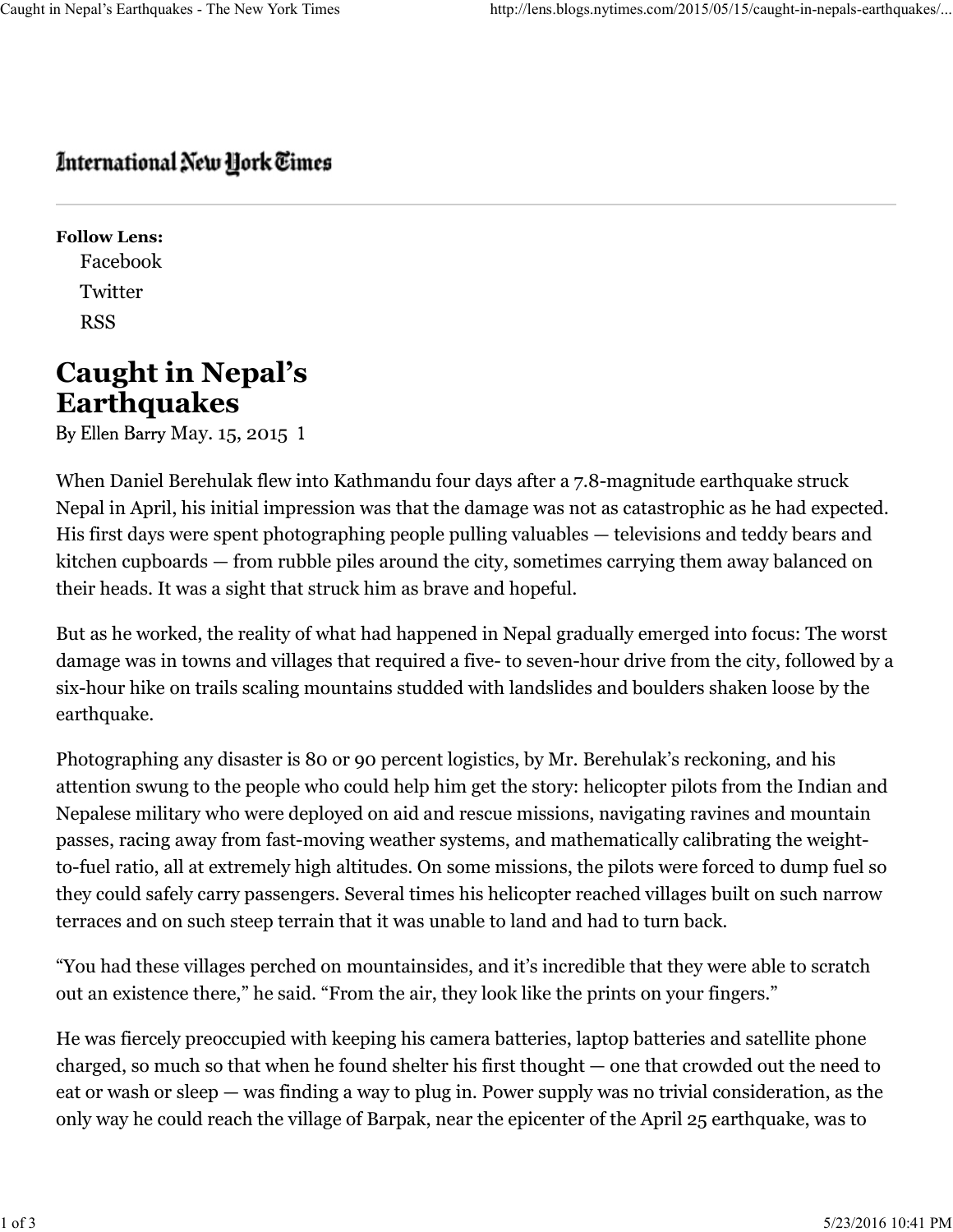have a helicopter crew leave him in the village during an aid drop. He knew that if no helicopters returned in the next few days, he would have no option but to trek out on foot. Caught in Nepal's Earthquakes - The New York Times http://lens.blogs.nytimes.com/2015/05/15/caught-in-nepals-earthquakes/...<br>have a heliconter crew leave him in the village during an aid dron. He knew that if no heliconter

"We weren't sure how we were going to get out," Mr. Berehulak said. "I had a sat phone, I could transmit my images. My only concern was getting onto the ground shooting."

Once in place, he worked by instinct, following whatever was happening on the ground. In one village in the Gorkha district, he found people talking about a 3-year-old girl, and he was with them three hours later when they found her body. He followed the family up to a small cemetery, where the women grieved over the child's body for two hours. In the days before, he had seen other families mourn, but they had been mourning for adults, he said. This was different.

"Seeing them react to a child that they were meant to be protecting – that was – yes. That was the most challenging thing to see," he said. "Children are so helpless."

The hours in shattered villages sped by, and often Mr. Berehulak set out with no idea what he would find.

"I am not necessarily drawn to an aesthetic scene, I am drawn by the people," he said. "More times than not, some of the situations we've come upon are purely by chance, purely by physically being there. When it does happen, and you do see it, you know where you need to be."

Mr. Berehulak had spent two weeks documenting the destruction caused by the April 25 earthquake when, after sitting down for lunch in a Kathmandu restaurant, he was caught in Tuesday's 7.3-magnitude aftershock. He called it "one of the scariest things I've ever seen," and he said that powerful instinct immediately propelled him out of the building into open space.

"It took one or two seconds to realize what was happening," Mr. Berehulak said. "You feel the start of the tremor, you basically run out to the door, not even taking into account what's happening. You just react. You go. You run."

He finally flew out of Nepal on Friday, torn about leaving, but physically and emotionally drained.

"There was a little fatigue that was setting in," he said. "You start looking at the scenes and feeling that they are the same thing you had seen yesterday. I thought, 'Maybe it's time for a short break.'"

Daniel Berehulak was awarded the Pulitzer Prize for feature photography earlier this year for his coverage of the Ebola outbreak in West Africa for The New York Times. react. You go. You run."<br>
He finally flew out of Nepal on Friday, torn about leaving, but physically and emotionally drained.<br>
"There was a little fatigue that was setting in," he said. "You start looking at the scenes and

Follow @berehulak, @EllenBarryNYT and @nytimesphoto on Twitter. You can also find us on Facebook and Instagram.